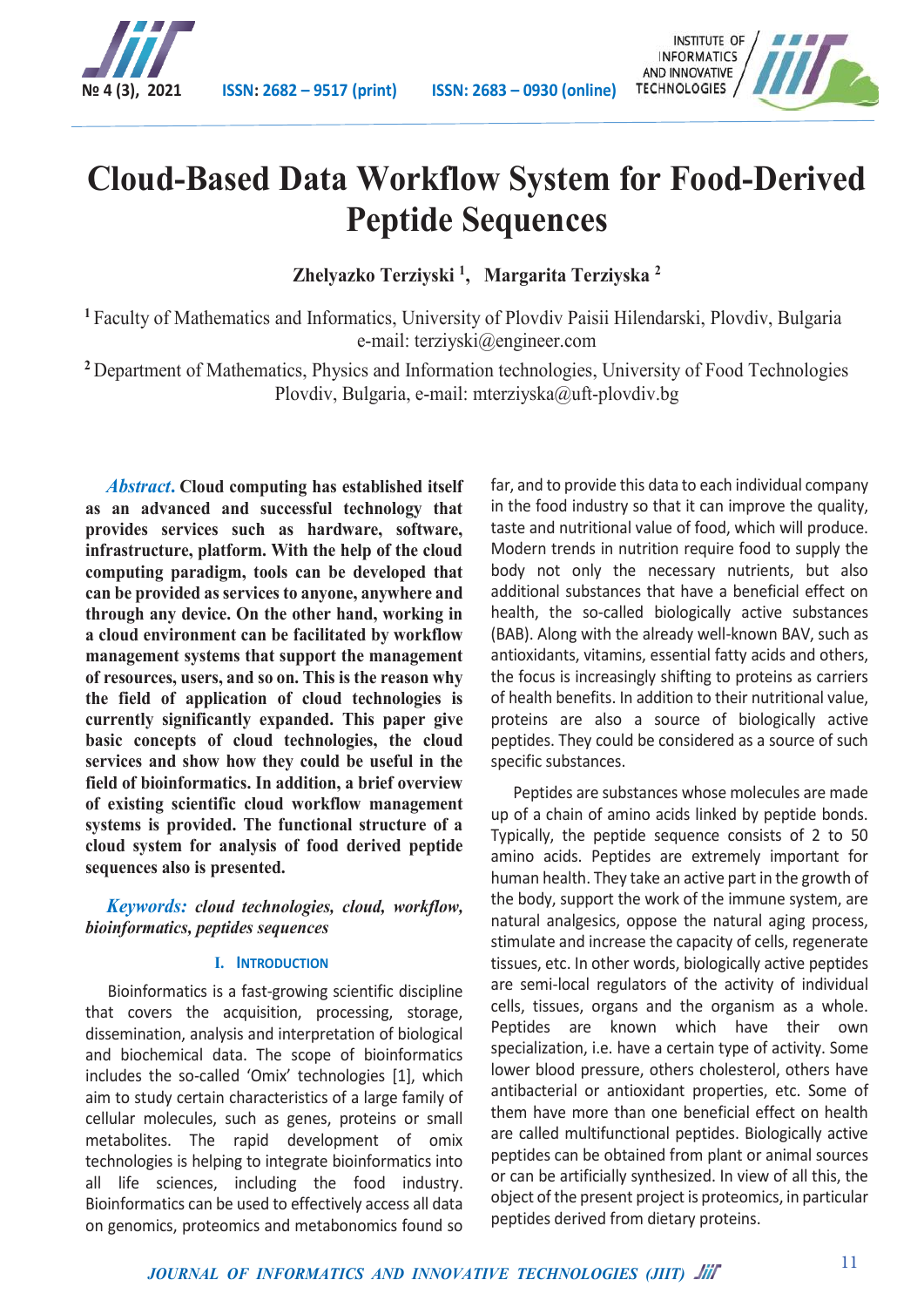



As part of bioinformatics, proteomics generates large amounts of data. This is on the one hand very good for the development of science, but on the other hand it is a challenge for researchers. They need to develop and use big data methods and algorithms, as well as find suitable machines that can store them and have enough computing power to process them [2]. An appropriate solution to this problem is the use of cloud computing. At the same time, the analysis of such big data is a complex process, the modeling of which can be facilitated with the help of scientific workflow management systems. Such systems are able to interpret process descriptions, interact with participants in the flow of activities and, if necessary, call the relevant software applications and tool environments. Therefore, the purpose of this paper is to present the basic concepts of cloud computing and to indicate how they could be useful for bioinformatics researchers as a tool for big data analysis. In addition, a brief overview of scientific workflow management systems will be provided. The functional structure of a cloud system for peptide sequence analysis will also be presented.

### **II. CLOUD COMPUTING**

Cloud computing is a distributed computing resource provided to a user via a remote computer. The connection to these resources is usually via the Internet, but it is possible to use another communication line. Cloud computing includes not only software but also hardware - servers, data warehouses and more [3]. In fact, the combination of access to hardware and software is what is commonly called a cloud. The cloud is considered a metaphor for the Internet because it is usually depicted in computer network diagrams - an abstraction of the complex infrastructure that builds it.

There are four types of cloud models (Fig. 1) private, public, hybrid and community. In the case of the *private* cloud, the cloud infrastructure is owned and / or leased by one organization and is used only by it, and it is even possible to hire its own IT staff to manage it. This makes the service more expensive, but also makes it very reliable and efficient. In the *public* cloud, all services are available only via the Internet for free or for a fee. Used by a huge number of users, it has a huge capacity, is easy to use and cheap, but with a low level of security. The *hybrid* cloud is a combination of the previous two. It is a modified private cloud that is used by several trusted organizations. In this way, the costs of maintaining and developing the cloud are shared.

Very often, large corporations transfer much of their resources to a hybrid cloud, but keep the most confidential information in their small private cloud.



**Fig. 1.** Types of cloud models.

The *community* cloud is typically used by several organizations with similar interests. There are easy conditions for use, various applications are available for publishing and sharing information.

The main categories of services provided by cloud technologies (Fig. 2):

- *Infrastructure as a Service (IaaS)*. In this service the object of rent are hardware, operating systems and system software, specialized software. At the heart of the IaaS model is virtualization, a software technology that divides a physical server into virtual resources called virtual machines. With this technology, users can emulate different environments and run multiple applications on a single physical resource. IaaS frees businesses from maintaining complex data centers and network infrastructure by reducing running and capital costs for IT infrastructure.

- *Platform as a Service (PaaS)*. In this service, cloud tenants use both infrastructure and software applications hosted in the cloud to create web applications. In this case, it is not necessary for developers to have equipment and development environments, nor to organize their maintenance.

- *Software as a service (SaaS)*. With this service, cloud tenants pay for the use of a software application hosted in the cloud. The main advantage of the SaaS model for the customer is the lack of costs for the installation, update and maintenance of the hardware and software running on it. The target audience here is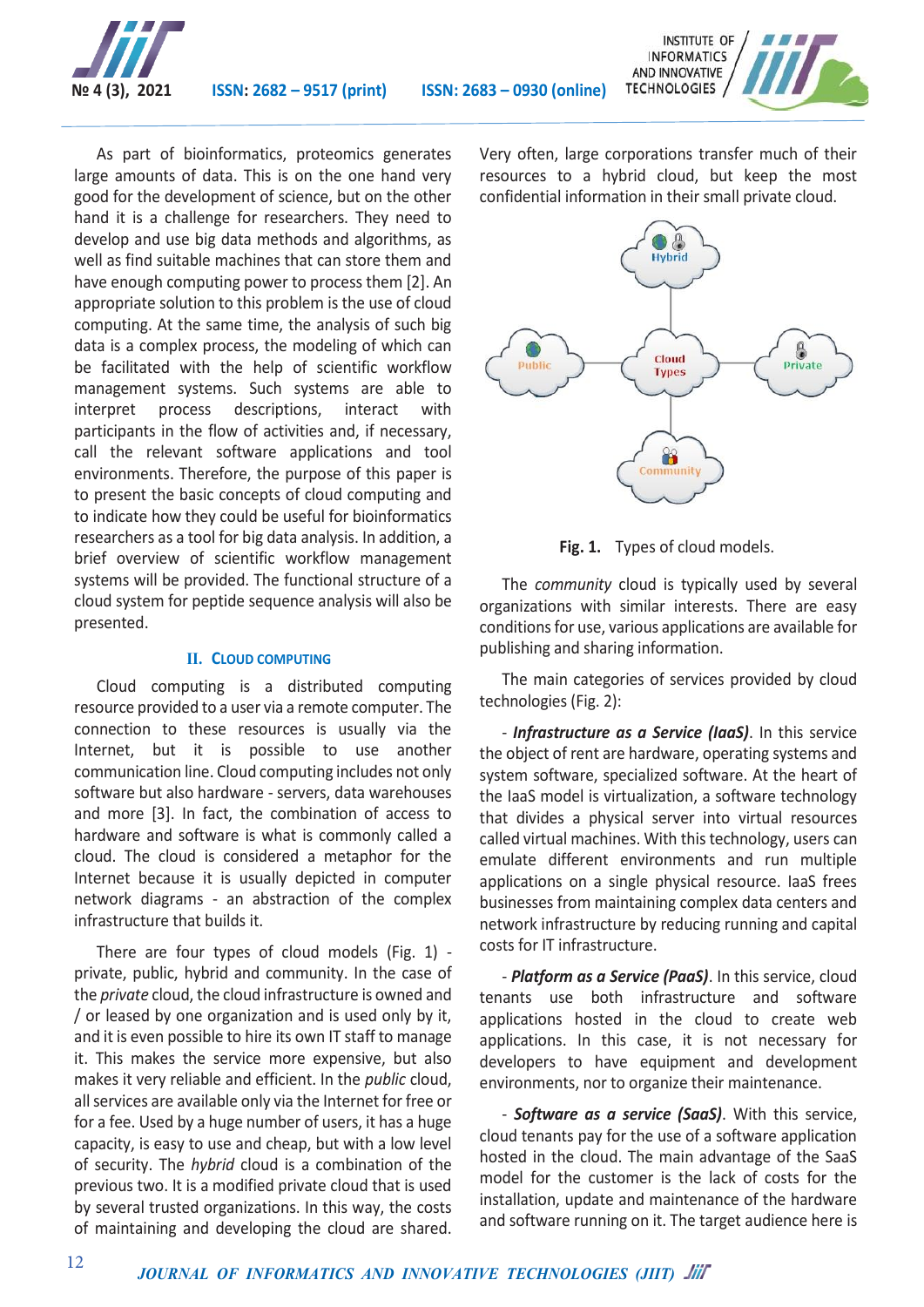

the end users of software, and access is via an Internet browser.



**Fig. 2.** The main types of cloud computing services.

In recent years, cloud technologies have been developing at a rapid pace. With the development of cloud technologies, there is a constant expansion of the capabilities of cloud services. A number of new concepts are emerging, defining services as a desktop as a service (Desktop as a Service, DaaS), a business process as a service (BPaaS) and even everything as a service (Everything as a Service, XaaS). XaaS covers any computer service (IT function) that is delivered over the Internet and paid for according to a flexible consumption model. BPaaS, on the other hand, solves typical business tasks in a cloud environment. The need for the introduction of this service arises when a user company decides to automate the same type and repetitive tasks. The same service can be used by several clients of the BPaaS provider. Payment is made at a fixed price for a period or according to the consumption of the service. Another relatively new cloud service is *Workflow as a service (WfaaS)*. It will be discussed in more detail in the next section of the article.

#### **III. WORKFLOW MANAGEMENT SYSTEMS**

The term workflow is defined as a sequence of tasks performed in the processing of a set of data. Workflows are used in every type of business, industry and research. They usually transfer data between people and / or systems. Workflows are divided into workflow process and case workflow. When the set of tasks is predictable and repetitive, a workflow process is used. This means that before an item begins the workflow, you know exactly what path it should take. In the case workflow, the path required to complete the item in the beginning is unknown. The path is reveals itself as more data is gathered.

INSTITUTE OF **INFORMATICS** AND INNOVATIVE TECHNOLOGIES /

In order to automate workflows, speed up execution, visualization and monitoring of tasks related to the processing of large volumes of data, it is appropriate to use *workflow management systems (WfMS)*. Scientists often use a programming language to describe a workflow, to create a model that determines the sequence of tasks. The refinement of complex scientific experiments with the help of work processes is becoming more and more common. As a result, a number of software tools have emerged, called *Scientific Workflow Management Systems (SWfMS)*, that allow the specification, registration, execution, visualization, and monitoring of scientific workflows.

In fact, WfMS in general is directly related to Workflow as a Service (WFaaS). Using cloud-based workflow solutions, organizations (business and/or research) can automate and improve the efficiency of their workflows at a significantly lower cost. Cloudbased workflow platforms are already designed and hosted in the cloud by service providers. Cloud workflow technology can be used on two levels. From the point of view of cloud users, it supports definitions of cloud application processes and allows flexible configuration and automated process operation. This type of cloud workflow is considered "above the cloud". From the point of view of cloud service providers, cloud workflow offers automatic task scheduling and cloud computing resource management. This category is called "in the cloud".

Bioinformatics workflow management systems are a special form of workflow management systems designed specifically to compile and perform a series of calculations, data processing or workflow steps that are related to bioinformatics [4]. They offer many benefits to bioinformatics. SWfMS provides a common language for describing analysis workflows, contributing to reproducibility and building libraries of reusable components. They can support both incremental build and re-entry - the ability to selectively re-execute parts of a workflow with additional inputs or configuration changes and to resume execution from where the workflow stopped before. Many workflow management systems improve portability by supporting the use of containers, high-performance computing systems, and the cloud. Most importantly, workflow management systems allow bioinformatics to delegate the way their workflows run to the workflow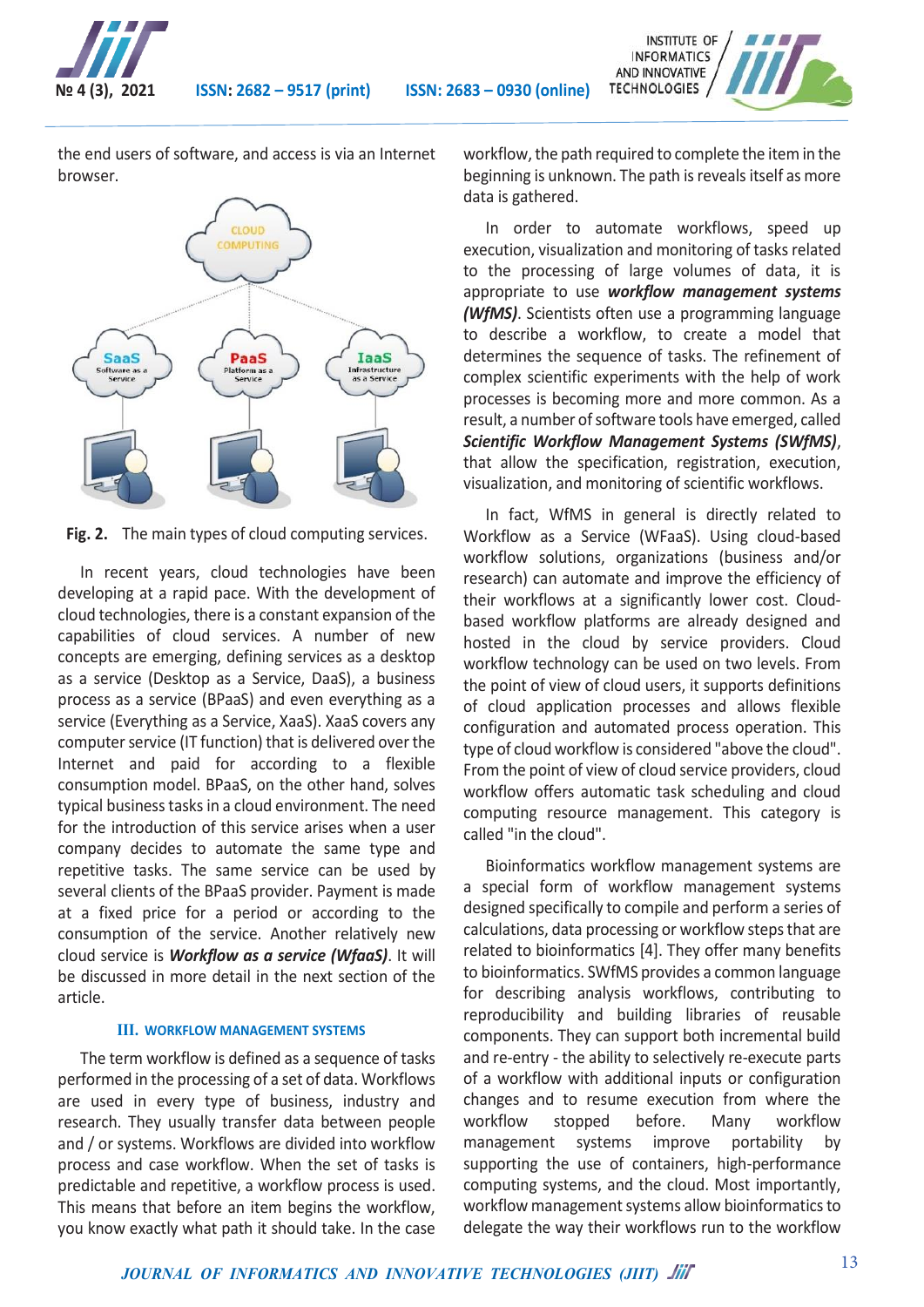



management system and its developers. This allows scientists to focus on what these work processes need to do, on their data analysis, and on their science.

Choosing a scientific workflow management system can be a daunting task. SWfMS offers two main approaches to workflow modeling - through text and through graphical programming languages. It is generally accepted that the graphical language allows easier understanding of the program. With this type of system, the user can create and modify applications with little or no programming knowledge. However, when the workflow is more complex, then the model becomes more difficult to understand and even confusing. Therefore, many scholars prefer text-based programming. The latter is more suitable for rapid prototyping and provides a more compact presentation of complex workflows. On the other hand, writing code requires scientists to be able to program in a specific language, most often Python. Therefore, it is necessary to carefully consider which type of SWfMS to choose. Specifically in the field of bioinformatics, the most popular scientific workflow management systems are Taverna and Galaxy. Currently, the Galaxy platform is installed on more than 170 servers around the world, while the social network for scientists myExperiment of Galaxy shares almost 4,000 scientific workflows among its 11,162 members.

**Taverna** [5] is open-source software that integrates many different software components, including those provided by the National Center for Biotechnology Information, the European Institute of Bioinformatics, the DNA Data Bank of Japan (DDBJ), SoapLab, BioMOBY and EMBOSS. Taverna Workbench provides a desktop development environment and implementation mechanism for scientific workflows. It is available separately as a Java API, command line tool or as a server. It is used in a number of fields such as bioinformatics, chemoinformatics, medicine, astronomy and others. Workflows developed with Taverna can be shared through myExperiment, a social network for scientists.

**Galaxy** [6] is a collection of software packages that can be managed through a web browser on a public server. The graphical user interface it has means that its users do not need to be familiar with programming. Galaxy is open-source software that allows users to edit and improve it. The Galaxy project is based on the Python programming language. Galaxy features include next-generation sequencing tools that allow the user to convert between different file formats with sequence such as text, spreadsheet, SFF, FASTA and FASTQ, filter

14

quality rating data, cut amino acids from sequences, search of specific character strings in data sets, running complete statistical reports on data sets and much more. Galaxy allows the use of saved (ready-made) workflows, which can be performed on different data sets in exactly the same way each time.

Along with Taverna and Galaxy, a number of other workflow management systems are used in bioinformatics. Below are some of them:

**Pegasus** [7] is an open-source workflow management system. It provides scientists with the abstractions they need to create scientific workflows and allows these workflows to run transparently across a variety of computing platforms, including highperformance computing clusters, clouds, and national cyber infrastructures. In Pegasus, workflows are described abstractly as acyclic control graphs (DAGs) using the provided API for Jupyter Notebooks, Python, R, or Java. During execution, Pegasus translates the constructed abstract workflow into an executable workflow that is executed and managed by HTCondor.

**Tavaxy** [8] is a system for creating and executing workflows based on the use of an extensible set of ready-made workflow templates that allow reuse. Tavaxy offers a range of new features that simplify and improve the development of sequence analysis applications. Allows the integration of existing Taverna and Galaxy workflows into a single environment and supports the use of cloud computing capabilities. The integration of existing Taverna and Galaxy workflows is seamlessly maintained at both runtime and design time levels, based on hierarchical workflow concepts and workflow models. The use of cloud computing in Tavaxy is flexible, whereby users can either instantiate the entire system in the cloud or delegate the execution of certain sub-streams to the cloud infrastructure. Tavaxy reduces the workflow development cycle by introducing the use of workflow templates. It allows the reuse and integration of existing (sub-) workflows from Taverna and Galaxy and allows the creation of hybrid workflows. Its additional features use the latest advances in high-performance cloud computing to cope with the growing size of data and the complexity of analysis. The system can be accessed either through a cloud web interface or downloaded and installed to run in the user's local environment.

**Kepler** [9] is a workflow management system developed by a collaboration of universities, including UC Davis, UC Santa Barbara, and UC San Diego, United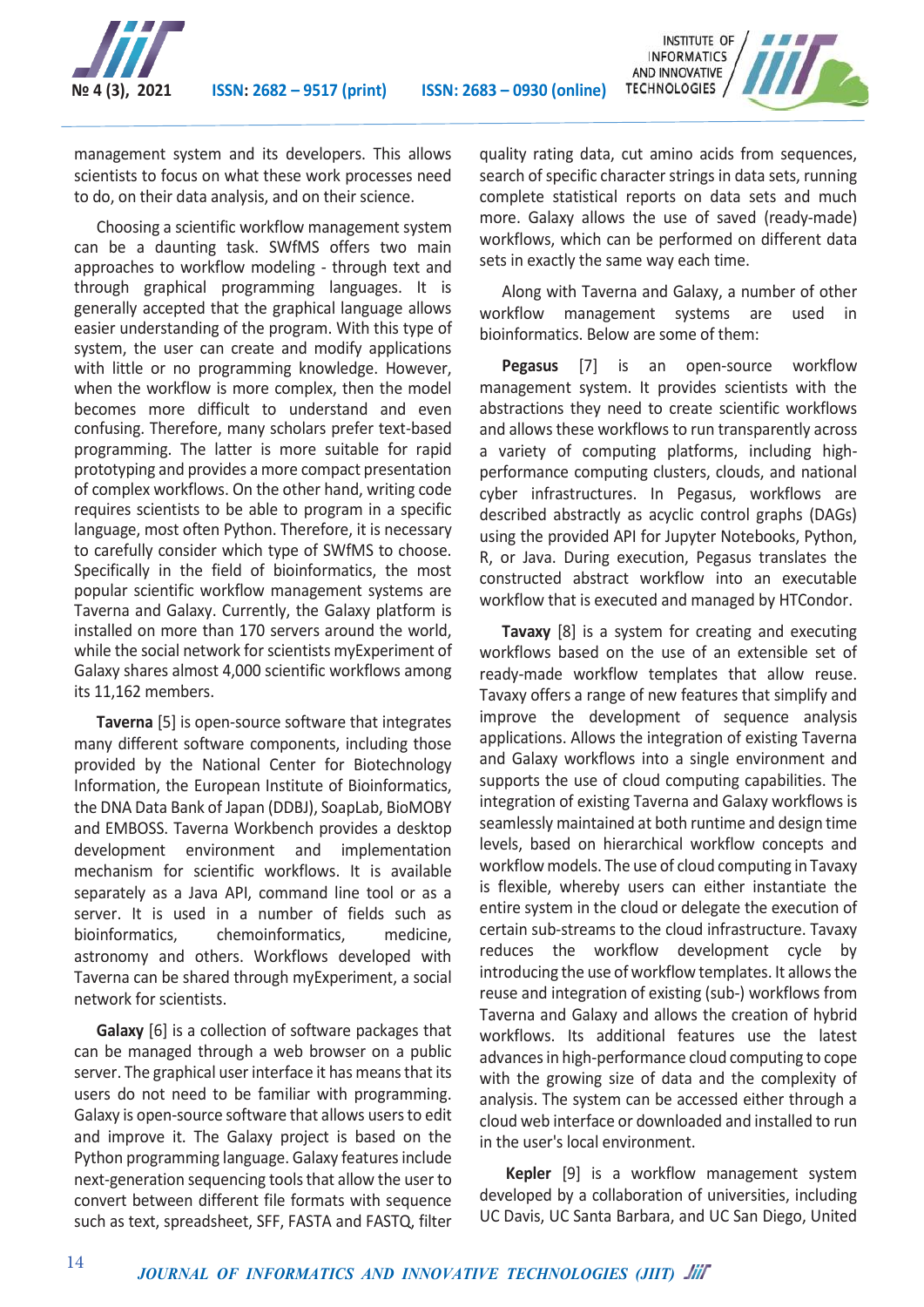



States. Kepler has been adopted in various scientific projects including the fluid dynamics and computational biology. This SWfMS provides compatibility to run on different platforms, including Windows, OSX, and Unix systems.

**HyperFlow** [10] is a computational model, programming approach, and also a workflow engine for scientific workflows. It provides a simple declarative description based on JavaScript. HyperFlow supports the workflow deployment in container-based infrastructures such as docker and Kubernetes clusters. HyperFlow is also able to utilize the serverless architecture for deploying Montage workflow in AWS Lambda and Google Function.

## **IV. FUNCTIONAL STRUCTURE OF A CLOUD-BASED SYSTEM FOR PEPTIDE SEQUENCE ANALYSIS**

Peptides are organic compounds whose molecules consist of two or more amino acids linked by a peptide bond. They are extremely important for the human body and its health. They take an active part in the growth of the body, maintain the good functioning of the immune system. Peptides can be used successfully in therapies against various diseases, but they also have a number of disadvantages - low systemic stability, poor membrane permeability, low solubility, rapid clearance, poor oral bioavailability and high production costs. Identification of suitable peptides by traditional experimental approaches involves screening peptide libraries or examining whole proteins using overlapping windows in the areas of the peptide chains, and then evaluating each part of the activity. This process is time consuming, expensive and time consuming and depends on various factors. Overcoming these limitations requires proteomics to make full use of modern information and communication technologies. On the one hand, new and efficient computational approaches should be sought to be used to detect candidate peptides. On the other hand, it is imperative to find a way to store and process the vast amount of data generated by proteomics. Therefore, the authors aim to develop a cloud-based system for the analysis of peptide sequences derived from food. As the first stage of this project, the functional structure of this system is presented in Fig. 3. Each customer accesses it via a smart device (computer, tablet, telephone) connected to the Internet (1). The peptide sequences to be analyzed can be entered directly by the users of the system or can be extracted from private and/or public data warehouses (5-6). Some of the public databases with food-derived peptides are summarized in Table. 1.



**Fig. 3.** The main types of cloud computing services.

The functional system must include certain computing resources (2) necessary for the analysis, which is carried out with the help of workflow systems (3) and specific software applications (4). It is envisaged that after preprocessing the data, they can be directed to a module for feature extracting and encoding of peptide sequences, or to a module for predicting their biological activity using machine learning methods.

| <b>TABLE I.</b> | CURRENTLY AVAILABLE DATABASES OF FOOD-DERIVED |
|-----------------|-----------------------------------------------|
|                 | <b>BIOACTIVE PEPTIDES</b>                     |

| <b>Database</b>                                                     | <sup>a</sup> Website                                |
|---------------------------------------------------------------------|-----------------------------------------------------|
| FeptideDB [11]<br>Database of food-derived bioactive peptides       | http://www4g.biotec.or.th/FeptideDB/                |
| BioPepDB [12]<br>Database of bioactive peptides of food origin      | http://bis.zju.edu.cn/biopepdbr/                    |
| <b>AHTPDB</b> [13]<br>Database of food-derived AHTPs                | http://crdd.osdd.net/raghava/ahtpdb/info2.php       |
| BIOPEP-UWM DB [14]<br>Database of bioactive peptides of food origin | http://www.uwm.edu.pl/biochemia/index.php/en/biopep |
| <b>MBPDB</b> [15]<br>Milk Bioactive Peptide database                | http://mbpdb.nws.oregonstate.edu                    |

*a All websites indicated in the table were accessed in November, 2021.*

## **V. CONCLUSIONS**

 Many large companies have already moved their business to the cloud. The benefits for them are reduced running costs, faster upgrades and increased security. In this respect, research teams are lagging behind. In this article, an attempt is made to show that cloud technologies and the services they provide also have a place in the scientific community. Building virtual labs will help bridge the divide between poorly funded and well-funded real-life labs, help fill research teams with "remote" staff and interns, and help research continue despite the blockage of life due to another Covid-19 lockdown. In addition, cloud operation allows for potentially easier setup, faster processing, and lower construction and management costs compared to on-premises workstations. The article also demonstrates that a number of cloud